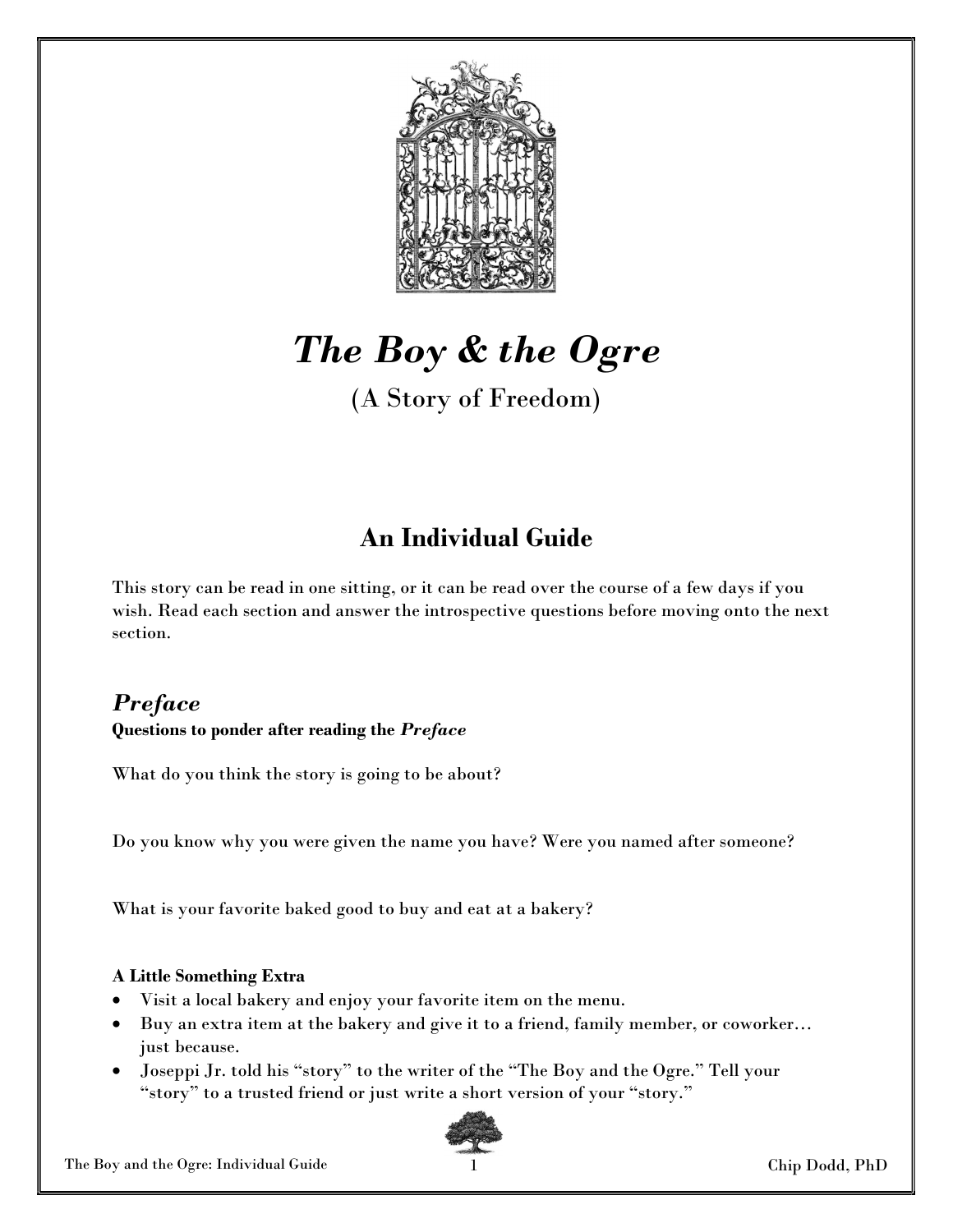## White Stone Dwelling

Have you ever swung in a tire swing? How did it make you feel?

Have you ever eaten porridge? What was it like?

What do you wonder about?

Can you remember a time when you caught fireflies? Think of that memory from beginning to end, what do you feel?

How do you feel when you are in the dark? (Physically and Emotionally)

What are your favorite kinds of books to read?

Think of a time when you felt nervous in your stomach. What made your stomach nervous?

#### A Little Something Extra

- Make porridge. Do you like it?
- Experience the joy of going outside and catching fireflies.
- Even if you're not artistic, draw a picture of the ogre as he is described in the story
- Visit a bookstore and just wander through the aisles of different types of books

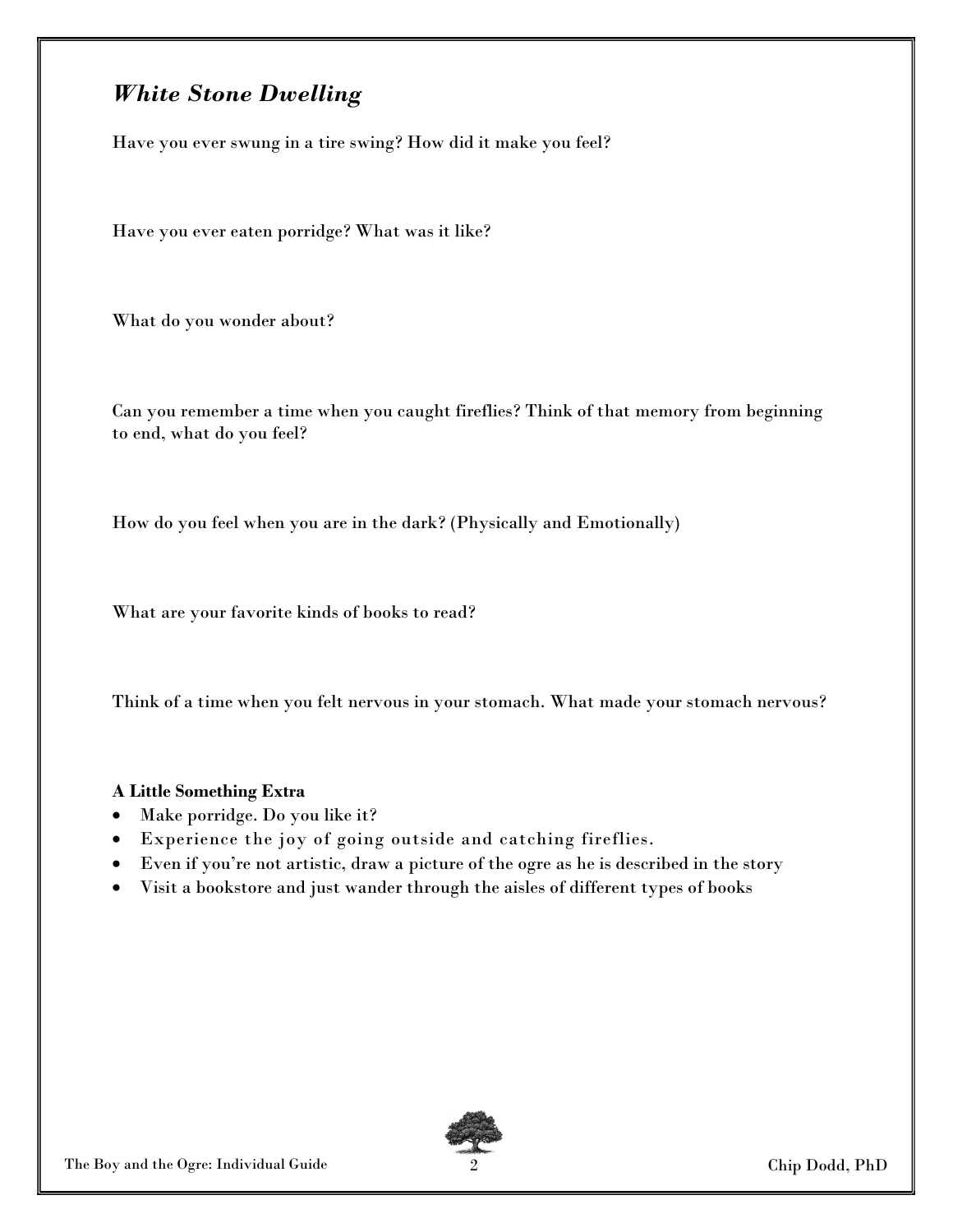## A Great and Daring Idea

The ogre went to work on the grounds with his scythe and a basket of tools. Where do you think he is going, and what is he doing? What do you think his job is?

Have you ever made up a game? Describe the game.

The boy wanted to please the ogre. Who is someone you have wanted to please?

Do you think you're brave? Explain.

What are some of your favorite smells? Popcorn popping? Pizza? Flowers?

Tell something that you are cautious about.

Can you remember a time when you saw a new scene for the first time? Maybe when you saw the Grand Canyon or the Eiffel Tower or the castle at Magic Kingdom for the first time. Describe what was new and different. How did you feel?

Do you think the boy was fearful when he suddenly saw the girl's face through the fence? Would you have been frightened? What would you have feared?

What are some of the differences between the boy's dwelling place and the scene he saw through the fence?

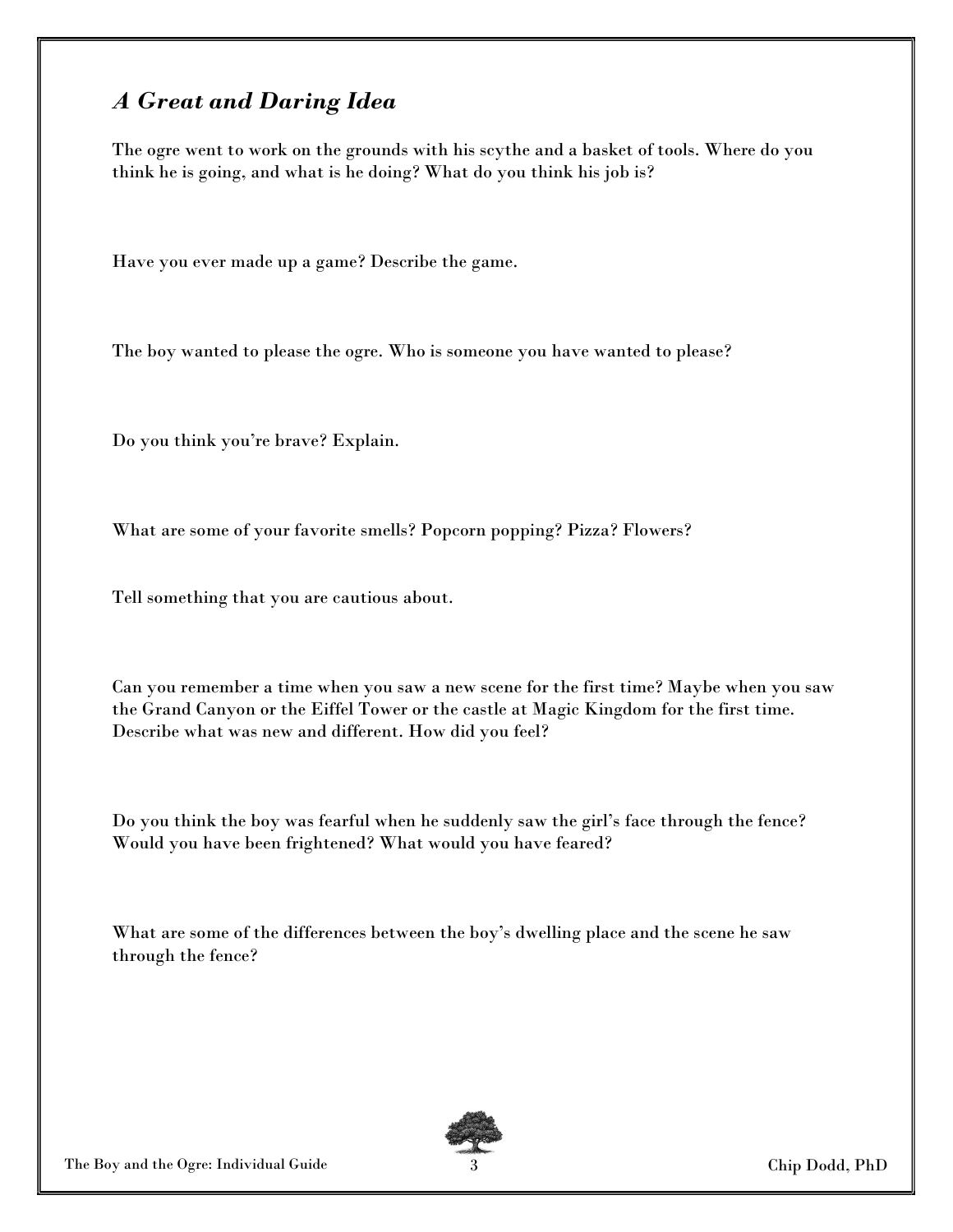Do you think the scene that the boy saw through the fence was as scary as what he had been taught it was?

Have you ever told someone what you thought they wanted to hear rather than the truth? How did that make you feel?

Have you ever been afraid of someone? Who was it? What was scary?

Have you ever reached for someone to hold their hand, pat them on the back or to hug them and felt them pull away? Did you feel that you had done something wrong or they didn't like you? Describe a time when this happened and how you felt.

Have you ever felt like the best way to care for someone was to tell them what made them happy/okay rather than to tell them the truth?

#### A Little Something Extra

- Design an obstacle course for you and your family or friends. See if you can complete the course faster with fewer errors each time you do it. Make sure this is a fun activity, not comparing yourself to someone else.
- Plan a dinner menu of deliciously fragrant foods or visit a restaurant that is filled with new and delicious aromas.
- Take time to swing. If you don't have a swing set in your yard, go to a park and take time to swing or just sit in the swing and relax and ponder.



The Boy and the Ogre: Individual Guide 4 Chip Dodd, PhD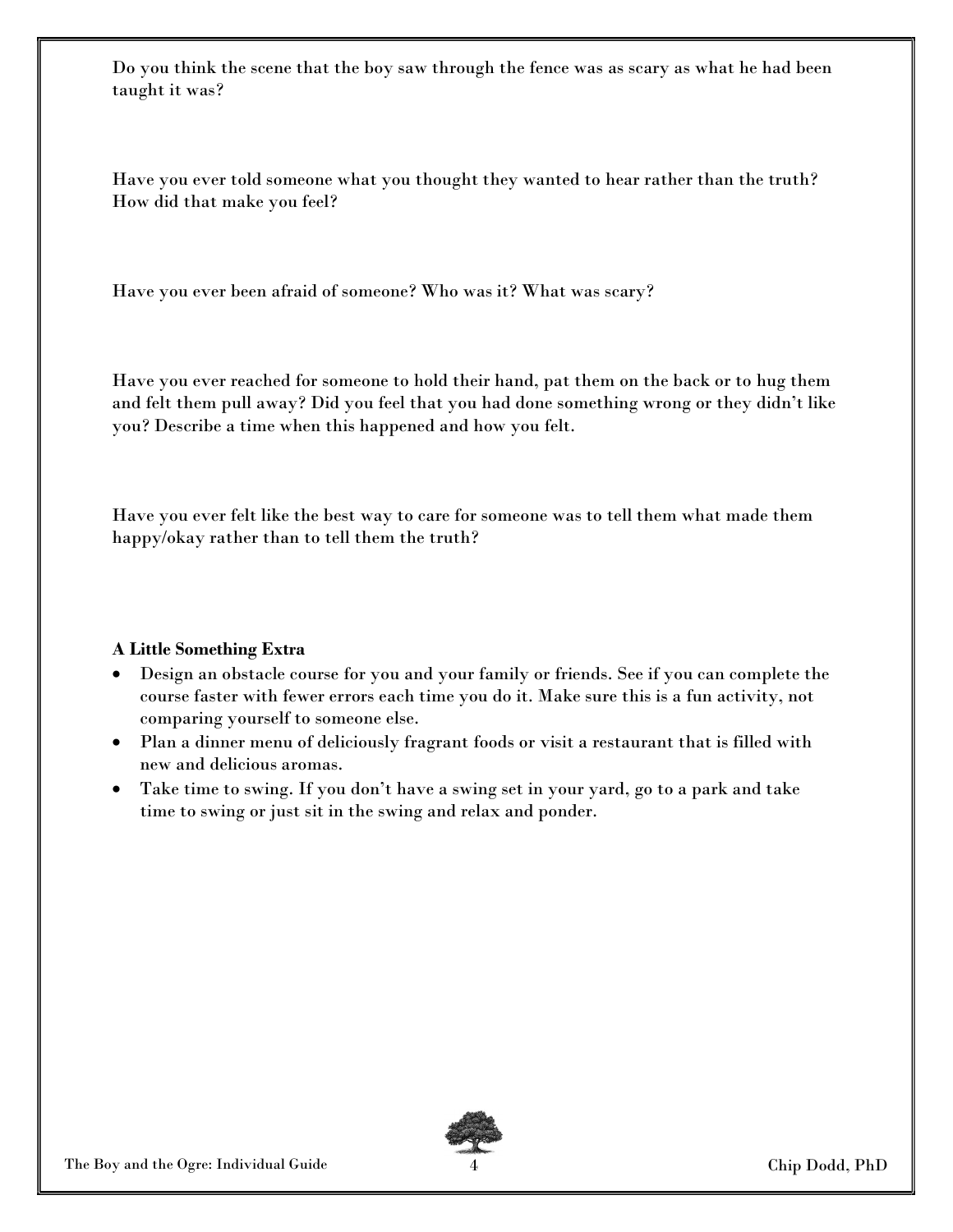## "Through the Gate, Silly"

When the girl found the boy again, what made the boy tell her that he was playing a hiding game?

Why do you think the ogre told the boy that the world outside the fence was awful and scary?

Why was the boy afraid to ask the girl what the sweet scent was coming from the bakery?

Think of a time when someone you loved and trusted lied to you. How did you feel?

Think of a time when you lied to someone you loved and trusted. How did you feel?

After the boy told the ogre the truth, he began to feel himself get bigger. What made him feel bigger?

Why do you think the ogre began to shrink?

Why do you think the ogre had told him lies about the world outside their fence?

#### A Little Something Extra

- Play a game of Hide-n-Seek.
- On a trip to the super market, buy an unfamiliar spice and prepare a dish using that new spice.
- Of all the spices in your cabinet, which one is your favorite? Why do you think it is your favorite?
- Make some simmering potpourri. Add several clove buds, an orange peel, a cinnamon stick and a bay leaf in 4 cups of water and simmer. Add more water as needed.
- Bake snickerdoodle cookies, cinnamon muffins, etc.